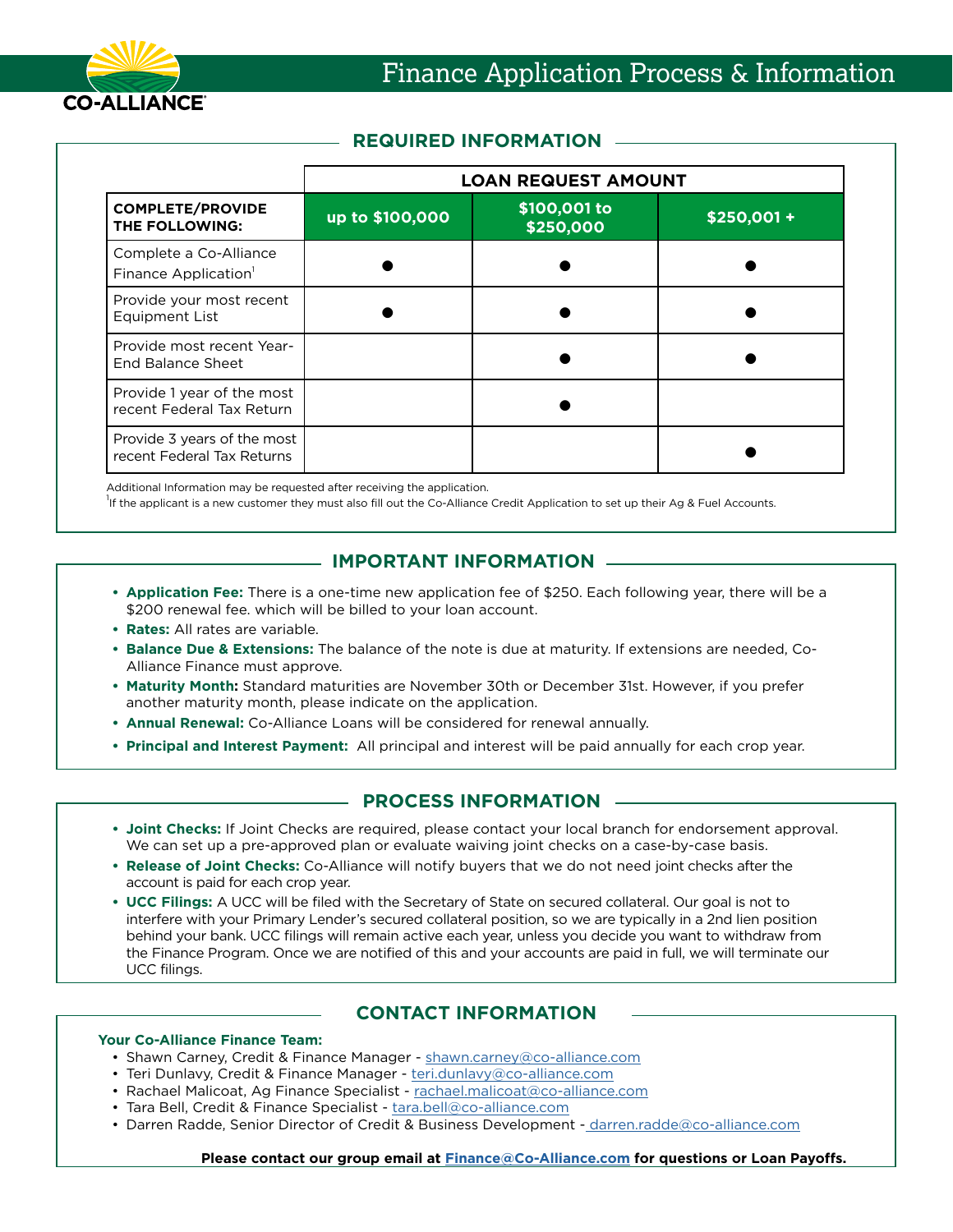|                                                                                                                                |                                                                                             |                                                                        |                                                       | <b>Finance Application</b>                                                                                                                                                                       |  |
|--------------------------------------------------------------------------------------------------------------------------------|---------------------------------------------------------------------------------------------|------------------------------------------------------------------------|-------------------------------------------------------|--------------------------------------------------------------------------------------------------------------------------------------------------------------------------------------------------|--|
| <b>CO-ALLIANCE</b>                                                                                                             |                                                                                             |                                                                        |                                                       | Applications due by February 28 of each year; Annual Loan Payment due November 30th of each year                                                                                                 |  |
| REQUESTED LOAN AMOUNT                                                                                                          | <b>LOAN REQUEST INFORMATION</b><br>PRODUCTS INCLUDED IN FINANCING:<br>CROP NUTRIENTS   FUEL | CO-ALLIANCE 0% CHEMISTRY FOR PRODUCT LISTI                             |                                                       | YOUR CO-ALLIANCE BRANCH LOCATION(S)                                                                                                                                                              |  |
|                                                                                                                                |                                                                                             | <b>APPLICANT INFORMATION</b><br>SEE ADDENDUM FOR ADDITIONAL APPLICANTS |                                                       |                                                                                                                                                                                                  |  |
| <b>PRIMARY APPLICANT</b><br><b>NAME</b> (MUST BE SAME AS DRIVER'S LICENSE)                                                     |                                                                                             |                                                                        | DATE OF BIRTH                                         | SSN#<br><b>PHONE NUMBER</b>                                                                                                                                                                      |  |
| <b>FIRST</b><br><b>ADDRESS</b>                                                                                                 | MIDDLE                                                                                      | LAST                                                                   |                                                       | <b>E-MAIL ADDRESS</b>                                                                                                                                                                            |  |
|                                                                                                                                |                                                                                             |                                                                        |                                                       |                                                                                                                                                                                                  |  |
| STREET ADDRESS<br>SPOUSE'S FULL NAME (IF MARRIED)                                                                              | <b>CITY</b>                                                                                 | <b>STATE</b><br>ZIP<br><b>E-MAIL ADDRESS</b>                           |                                                       |                                                                                                                                                                                                  |  |
|                                                                                                                                |                                                                                             |                                                                        |                                                       |                                                                                                                                                                                                  |  |
| <b>CO-APPLICANT#1</b><br><b>NAME</b> (MUST BE SAME AS DRIVER'S LICENSE)                                                        |                                                                                             |                                                                        | DATE OF BIRTH                                         | PHONE NUMBER<br>SSN#                                                                                                                                                                             |  |
|                                                                                                                                |                                                                                             |                                                                        |                                                       |                                                                                                                                                                                                  |  |
| <b>FIRST</b><br><b>ADDRESS</b>                                                                                                 | <b>MIDDLE</b>                                                                               | LAST                                                                   |                                                       | <b>E-MAIL ADDRESS</b>                                                                                                                                                                            |  |
| <b>STREET ADDRESS</b>                                                                                                          | <b>CITY</b>                                                                                 | <b>STATE</b><br>ZIP                                                    |                                                       |                                                                                                                                                                                                  |  |
| SPOUSE'S FULL NAME (IF MARRIED)                                                                                                |                                                                                             | <b>E-MAIL ADDRESS</b>                                                  |                                                       |                                                                                                                                                                                                  |  |
|                                                                                                                                |                                                                                             | <b>BUSINESS STRUCTURE</b>                                              |                                                       |                                                                                                                                                                                                  |  |
| UPLOAD PARTNERSHIP AGREEMENT, ARTICLES OF INCORPORATION, OPERATING AGREEMENT, ETC. AT BOTTOM OF APPLICATION<br><b>ENTITY 1</b> |                                                                                             |                                                                        |                                                       | # OF YEARS<br>FARMING                                                                                                                                                                            |  |
| <b>ENTITY NAME OR DBA NAME</b>                                                                                                 | TAX ID#                                                                                     | <b>BUSINESS</b><br><b>SOLE PROPRIETER</b><br>TYPE:                     | <b>INCORPORATED</b>                                   | <b>LIMITED LIABILITY COMPANY</b>                                                                                                                                                                 |  |
| <b>OFFICER NAME &amp; TITLE</b>                                                                                                | <b>OFFICER NAME &amp; TITLE</b>                                                             | <b>TRUST/ESTATE</b>                                                    | <b>PARTNERSHIP</b><br><b>OFFICER NAME &amp; TITLE</b> | <b>INFORMAL PARTNERSHIP</b>                                                                                                                                                                      |  |
|                                                                                                                                |                                                                                             |                                                                        |                                                       |                                                                                                                                                                                                  |  |
| <b>ENTITY 2</b><br><b>ENTITY NAME OR DBA NAME</b>                                                                              | TAX ID #                                                                                    | <b>BUSINESS</b><br><b>SOLE PROPRIETER</b>                              | <b>INCORPORATED</b>                                   | <b>LIMITED LIABILITY COMPANY</b>                                                                                                                                                                 |  |
|                                                                                                                                |                                                                                             | TYPE:<br><b>TRUST/ESTATE</b>                                           | <b>PARTNERSHIP</b>                                    | <b>INFORMAL PARTNERSHIP</b>                                                                                                                                                                      |  |
| <b>OFFICER NAME &amp; TITLE</b>                                                                                                | <b>OFFICER NAME &amp; TITLE</b>                                                             |                                                                        | <b>OFFICER NAME &amp; TITLE</b>                       |                                                                                                                                                                                                  |  |
|                                                                                                                                |                                                                                             |                                                                        |                                                       |                                                                                                                                                                                                  |  |
| CHECK IF YOU WANT TO UPLOAD A CURRENT MARKET-BASED BALANCE SHEET AT END OF APPLICATION INSTEAD OF COMPLETING THIS SECTION      |                                                                                             | <b>FINANCIAL SUMMARY</b>                                               |                                                       |                                                                                                                                                                                                  |  |
| <b>CURRENT ASSET \$</b>                                                                                                        | <b>CURRENT LIABILITIES \$</b>                                                               | <b>NET WORTH \$</b>                                                    |                                                       | <b>DATE OF FINANCIALS</b>                                                                                                                                                                        |  |
| <b>NON-CURRENT ASSET \$</b>                                                                                                    | <b>NON-CURRENT LIABILITIES \$</b>                                                           |                                                                        | <b>GROSS FARM INCOME \$</b>                           | <b>NON-FARM INCOME \$</b>                                                                                                                                                                        |  |
|                                                                                                                                |                                                                                             |                                                                        |                                                       |                                                                                                                                                                                                  |  |
| LENDER(S) NAME WITH AN OPERATING LINE LENDER'S PHONE OR EMAIL                                                                  |                                                                                             |                                                                        |                                                       | OPERATING LINE AMOUNT CURRENT PRINCIPAL BALANCE                                                                                                                                                  |  |
|                                                                                                                                |                                                                                             |                                                                        |                                                       |                                                                                                                                                                                                  |  |
| <b>ACRES OWNED</b>                                                                                                             | <b>ACRES RENTED</b>                                                                         | <b>CROP PLANNING INFORMATION</b><br>YOUR SHARE OF SHARED ACRES         |                                                       |                                                                                                                                                                                                  |  |
| <b>CROP</b>                                                                                                                    | <b>ACRES</b>                                                                                | <b>ESTIMATED YIELD</b>                                                 |                                                       | ON FARM USE % OR BUSHELS                                                                                                                                                                         |  |
| <b>CORN</b>                                                                                                                    |                                                                                             |                                                                        |                                                       |                                                                                                                                                                                                  |  |
| SOYBEANS                                                                                                                       |                                                                                             |                                                                        |                                                       |                                                                                                                                                                                                  |  |
| SEED CORN                                                                                                                      |                                                                                             |                                                                        |                                                       |                                                                                                                                                                                                  |  |
|                                                                                                                                |                                                                                             |                                                                        |                                                       |                                                                                                                                                                                                  |  |
| ARE FARM PRODUCTS SOLD UNDER A NAME NOT LISTED ON                                                                              |                                                                                             |                                                                        |                                                       |                                                                                                                                                                                                  |  |
| THIS APPLICATION (I.E. TRUST OR BUSINESS)? IF YES, NAME HERE:<br>IS EQUIPMENT TITLED UNDER ANOTHER NAME NOT LISTED ON          |                                                                                             |                                                                        |                                                       |                                                                                                                                                                                                  |  |
| THIS APPLICATON? IF YES, NAME HERE:                                                                                            |                                                                                             |                                                                        |                                                       |                                                                                                                                                                                                  |  |
| CROP INSURANCE COMPANY OR AGENT'S NAME<br><b>AGENT'S PHONE NUMBER</b><br><b>AGENT'S E-MAIL ADDRESS</b>                         |                                                                                             |                                                                        |                                                       |                                                                                                                                                                                                  |  |
| <b>SIGNATURES &amp; DATES</b>                                                                                                  |                                                                                             |                                                                        |                                                       |                                                                                                                                                                                                  |  |
|                                                                                                                                |                                                                                             |                                                                        |                                                       |                                                                                                                                                                                                  |  |
| X<br><b>APPLICANT SIGNATURE</b>                                                                                                | <b>DATE</b>                                                                                 | $\pmb{\times}$                                                         | <b>CO-APPLICANT SIGNATURE</b>                         | DATE                                                                                                                                                                                             |  |
|                                                                                                                                |                                                                                             |                                                                        |                                                       | Each applicant warrants that all information provided for this application is complete and correct to the best of their knowledge as of the date of application Co-Alliance Cooperative. Inc. is |  |

Each applicant warrants that all information provided for this application is complete and correct to the best of their knowledge as of the date of application. **Co-Alliance Cooperative, Inc.** is authorized to verify the i